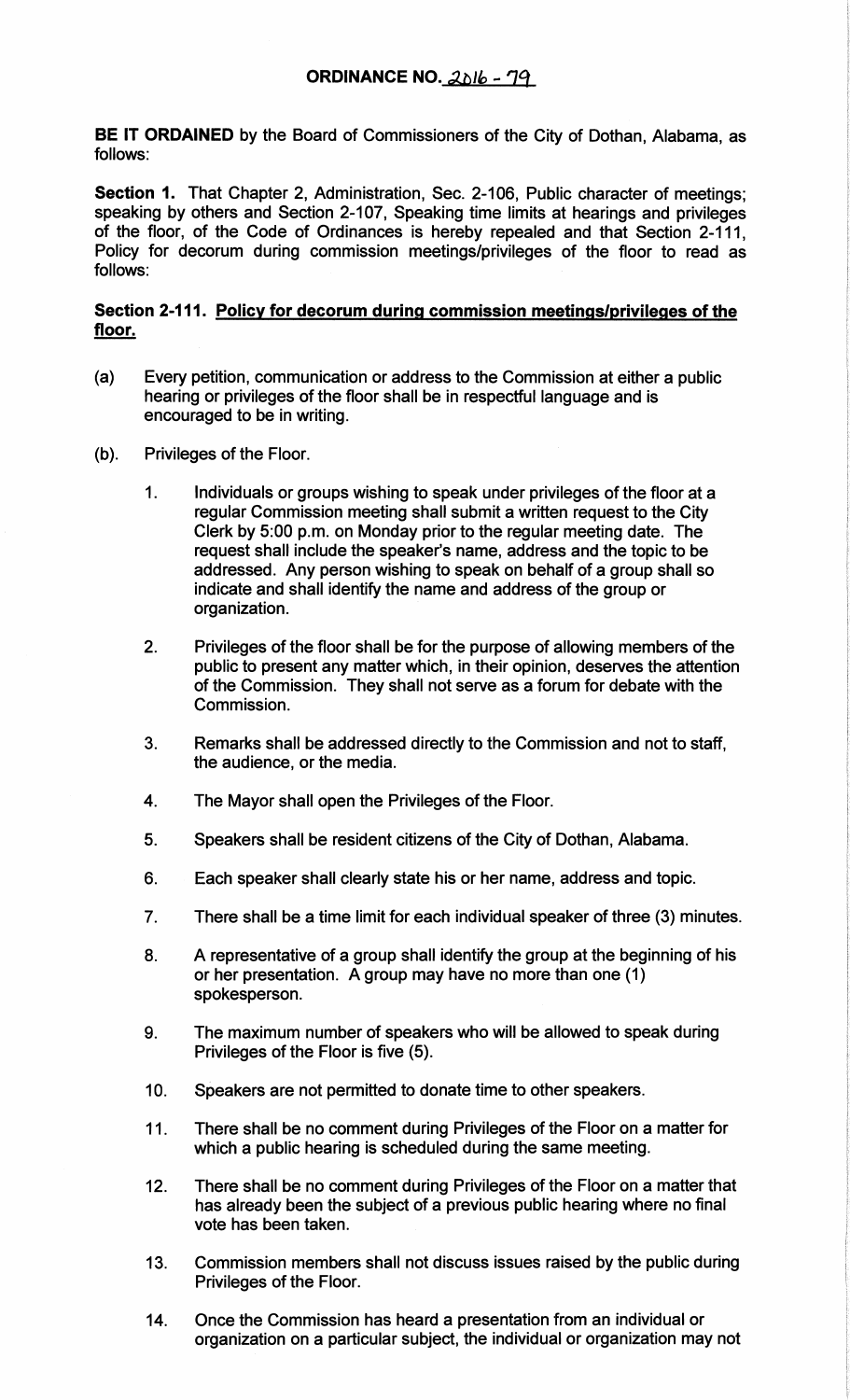make another presentation on the same subject during Privileges of the Floor within three (3) months of the first presentation unless permitted by the Mayor.

- 15. The above rules notwithstanding, members of the public may present written comments to the Commission or to individual Commission members.
- (c). No citizen, except the Mayor, Commissioners or City officials may speak unless permission is first granted by the Mayor during Privileges of the Floor.
- (d). No speaker's time shall be extended except by consent of a majority of the Commission members present during Privileges of the Floor.
- (e). Persons appearing before the Commission during Privileges of the Floor will not be allowed to:
	- 1. Campaign for public office;
	- 2. Promote private business ventures;
	- 3. Use profanity or vulgar language or gestures;
	- 4. Use language which insults or demeans any person. Citizens have the right to comment on the performance, conduct, and qualifications of public figures;
	- 5. Make statements unrelated to their topic;
	- 6. Interrupt other speakers or engage in behavior that disrupts the meeting including but not limited to applause, cheers, jeers, yelling, shouting, etc.;
	- 7. Engage in behavior that intimidates others or incites violence or disorder;
	- 8. Address the Commission on issues that do not concern the services, policies or affairs of the City;
	- 9. Make unduly repetitive statements;
	- 10. Refuse to stop talking after the allotted time has expired;
	- 11. Address the Commission on a matter to which the speaker is a party and is currently pending before a court, quasijudicial body, board or administrative forum.
- (f). The Mayor shall preserve order and decorum at Commission meetings. Any citizen who fails to comply with the directive of the Mayor to comply with these rules may be held by the Mayor to be out of order and ordered to leave the speaker's podium. The Mayor may order the expulsion of any person who fails to comply with the Mayor's directive and who engages in disruptive behavior. Any person so expelled shall not be readmitted for the remainder of the meeting from which expelled.

Any person who has been so expelled and who at a later meeting again engages in behavior justifying expulsion may also be barred from attendance at future Commission meetings for a specified and reasonable period of time not to exceed six (6) months, or upon a still subsequent expulsion a period not to exceed one (1) year either by the presiding officer, subject to appeal to a majority vote of the Commission members present, or by motion passed by the Commission.

**Section** 2. After publication as required by law, this ordinance shall become effective immediately.